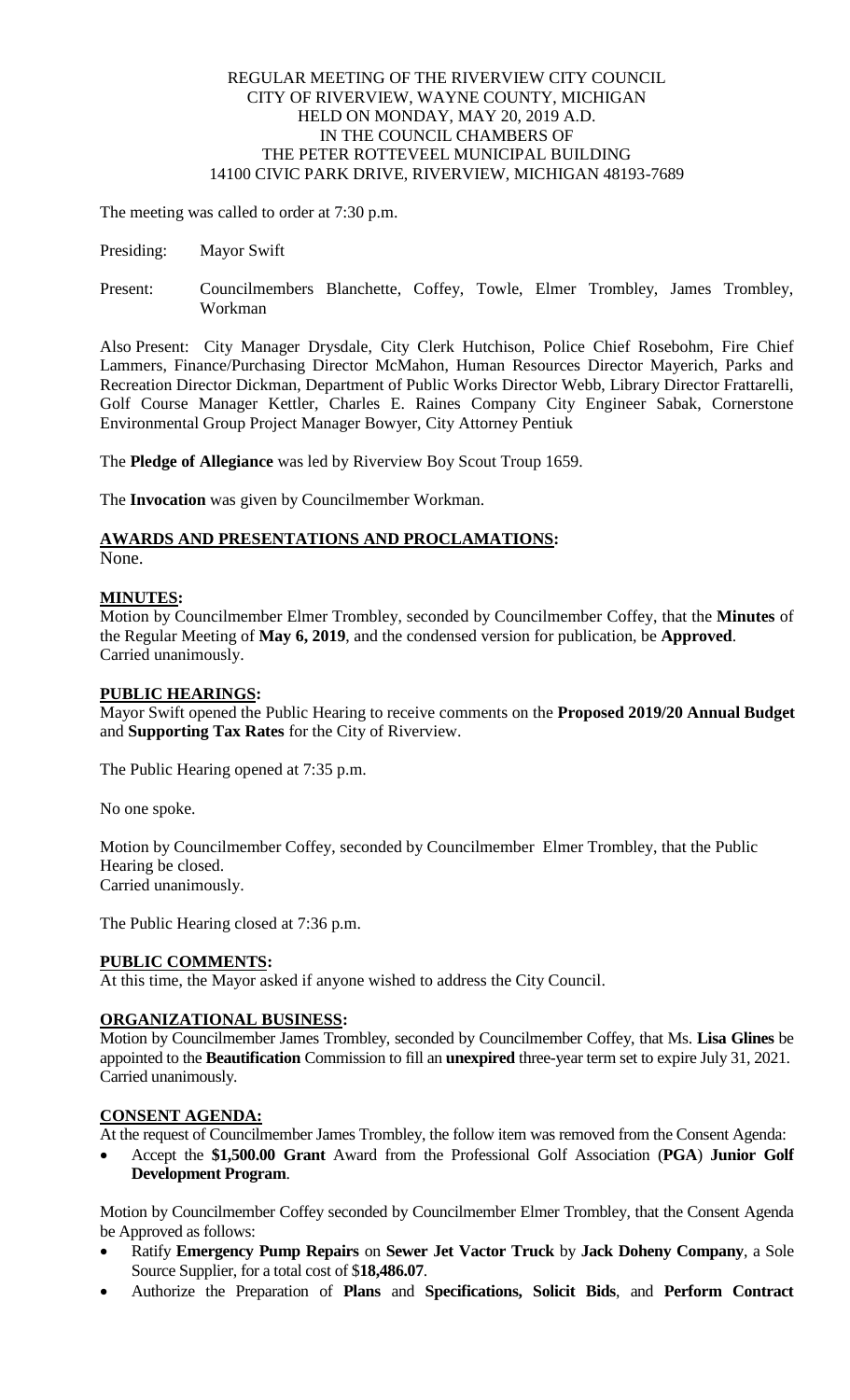**Administration, Inspection** and **Testing** by **Charles E. Raines Company** for the Replacement of the **Basketball Courts** at **Young Patriots Park** for a total amount not to exceed **\$11,000.00.**

- Authorize **Solicitation** of **Proposals** for **Appraisal Services** of **City-Owned Property** along **Sibley**  Road and **Grange** Road.
- Award **Bid** and Authorize Execution of **Agreements** for **Heavy Equipment Parts** and **Labor** with **Alta** Equipment, **Michigan CAT**, **Southeastern Equipment** Co., Inc., **Reco** Equipment, Inc., **AIS**  Construction Equipment and **Fredrickson** Supply, LLC for the Land Preserve.
- Approve Budget Amendment as follows:

A.

|                           |                       | Current       | Amended       |   | Amendment or |
|---------------------------|-----------------------|---------------|---------------|---|--------------|
| Description               | <b>Account Number</b> | Appropriation | Appropriation |   | Change       |
| 2018/19 Golf Course       |                       |               |               |   |              |
| Junior Golf Donations     | 584-000-675.036       | $0.00\,$      | 1.500.00      |   | 1.500.00     |
| <b>Operating Supplies</b> | 584-542-740.000       | 500.00        | 2,000.00      | S | 1,500.00     |

JUSTIFICATION: To increase the golf course operating supplies line item, by the Junior Golf donation from the PGA. These funds will be used to support the Riverview Highlands Junior Golf Program. Carried unanimously.

Motion by Councilmember James Trombley, seconded by Councilmember Coffey, that the Acceptance of the **Professional Golf Association** (PGA) **Grant** of **\$1,500.00** for **Junior Golf Development Program** be Approved.

Carried unanimously.

## **RESOLUTIONS:**

Motion by Councilmember Blanchette, seconded by Councilmember Elmer Trombley, that Resolution 19-08, Establishing the **2019-20 Recreation Department Fee Schedule**, be Adopted.

## RESOLUTION 19-08 RESOLUTION ESTABLISHING THE 2019/20 RECREATION DEPARTMENT, FEE SCHEDULE

- WHEREAS, the City Code per Section 31-16 requires adoption of all fees for the Recreation Department by resolution, and,
- WHEREAS, the City Council annually reviews and approves a fee schedule for the Recreation Department, and,
- WHEREAS, the Recreation Fee Schedule has been reviewed and recommended by the Parks and Recreation Commission, and,
- WHEREAS, the City Council has determined that the fees set forth herein are appropriate.

NOW, THEREFORE, BE IT RESOLVED BY THE CITY COUNCIL OF THE CITY OF RIVERVIEW, MICHIGAN, AS FOLLOWS:

- 1. It is the general policy of the City of Riverview that the Recreation Department will recover one hundred percent (100%) of wage/supply costs for adult programming, and fifty percent (50%) of wage/supply costs for youth and senior citizen programming.
- 2. It is the general policy of the City of Riverview that the Recreation Department will recover fifty percent (50%) of the Lloyd Carr Park Concession Stand Utilities.
- 3. The following comprehensive fee schedule for the Recreation Department is hereby approved:

Section A: Program & Rental Fees

| <b>Youth Passive Recreation Programs</b><br>(i.e. craft classes, day camps, summer<br>park programs, preschool programs) | 2019/20 Fees<br>\$6.00-\$70.00 |
|--------------------------------------------------------------------------------------------------------------------------|--------------------------------|
| Youth Drop-In Programs<br>(i.e. teen basketball, floor hockey, open swim<br>paddleboats)                                 | \$2.00-\$7.00                  |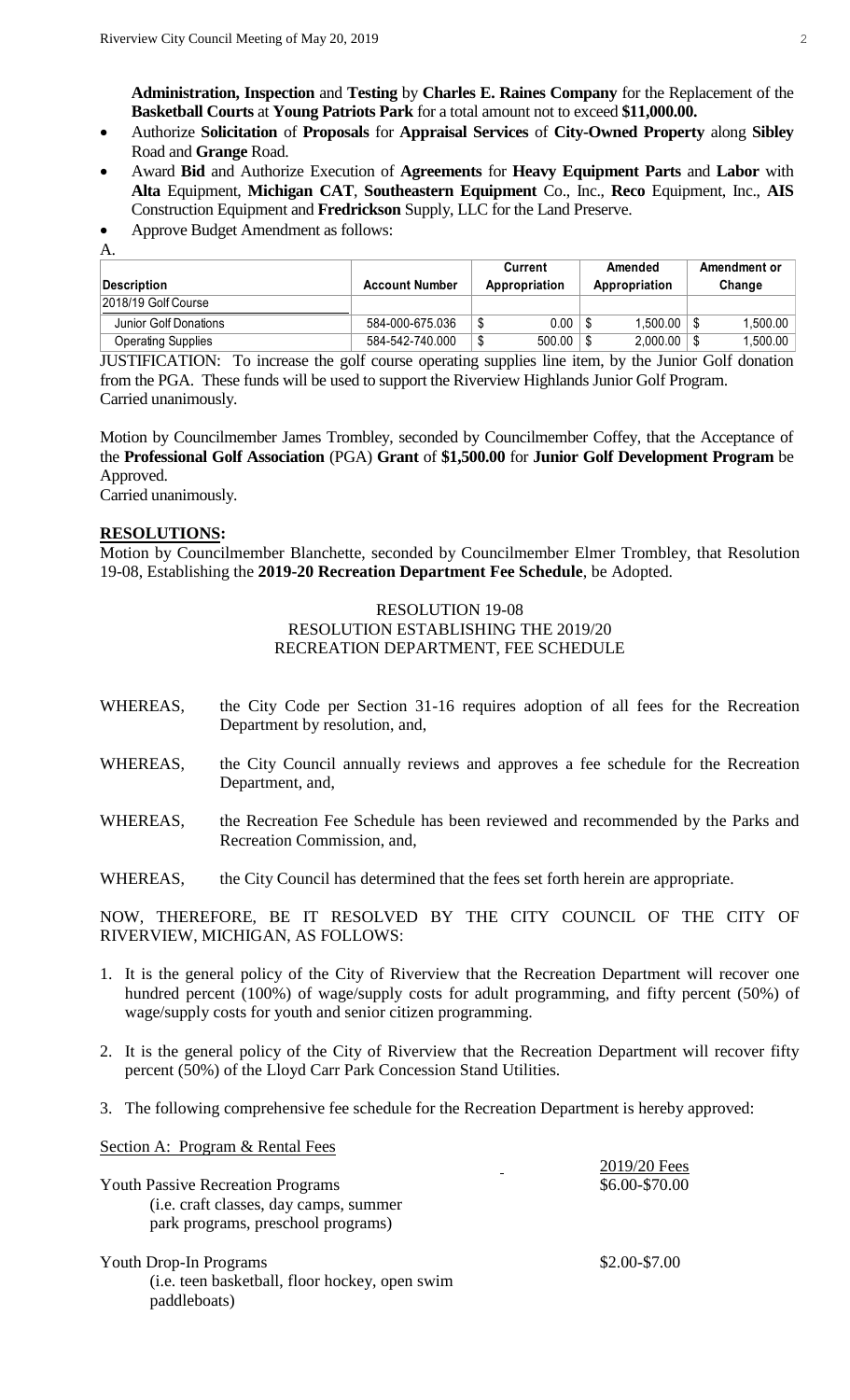| <b>Youth Instructional Programs</b><br>(i.e. swim lessons, tennis lessons,<br>2nd grade basketball, rollerblading)                                                   | 2019/20 Fees<br>\$12.00-\$85.00                                      |  |  |
|----------------------------------------------------------------------------------------------------------------------------------------------------------------------|----------------------------------------------------------------------|--|--|
| <b>Youth Athletic Leagues</b><br>(i.e. competitive swim, soccer league,<br>junior tennis league, t-ball, junior basketball league)                                   | \$20.00-\$210.00                                                     |  |  |
| <b>Youth Special Events</b><br>(i.e. trips, holiday specials, sports clinics)<br>theatre trips.)                                                                     | \$5.00-\$45.00                                                       |  |  |
| <b>Family Special Events</b><br>(i.e. Christmas light show, theatre trips,<br>professional sporting events)                                                          | \$10.00-\$70.00                                                      |  |  |
| <b>Adult Drop-In Programs</b><br>(i.e. tennis mixer night, open basketball<br>open swim, indoor walking, paddleboats)                                                | \$2.00-\$12.00                                                       |  |  |
| <b>Adult Instructional/Craft/Home</b><br><b>Improvement Programs</b><br>(i.e. aerobics, country line dance,<br>swim aerobics, yoga, computers)                       | \$10.00-\$90.00                                                      |  |  |
| Senior Citizen Day Trip Programs                                                                                                                                     | \$5.00-\$85.00                                                       |  |  |
| Senior Citizen Programming                                                                                                                                           | \$2.00-\$35.00                                                       |  |  |
| Supply Fee                                                                                                                                                           | \$5.00-\$25.00                                                       |  |  |
| Municipal Gym Rental (2 hr. rental)<br>Non-Resident<br><b>Additional Room</b><br>Deposit                                                                             | \$40.00 per hr<br>\$50.00 per hr<br>\$40.00<br>\$100.00              |  |  |
| Baseball/Softball Field Rental (Per Game)                                                                                                                            | \$50.00                                                              |  |  |
| Park Use Sport or Private                                                                                                                                            | \$25.00                                                              |  |  |
| <b>Community Center Rental Fees</b><br>Individuals & Private<br>Organizations                                                                                        | \$300.00 per day                                                     |  |  |
| <b>Community Service Organizations</b><br>& City Employees<br>Dept. Sponsored/<br>Co-Sponsored<br>Non-Resident Fee<br>Deposit<br>Sign Fee (Left in Park after Party) | \$50.00 off/day<br>No Fee<br>$+$ \$50.00 per Day<br>\$250.00<br>\$50 |  |  |

## Section B: Non-Resident Fees

*Youth, Adult, Senior Non-Residents*: Programs and leagues will be opened for non-resident enrollment when space is available at no extra fee. Non-residents will be permitted to register for programs the second week of registration.

*Community Center Building Non-Residents:* Community Center Building rentals will be open to nonresidents at an additional cost of \$50 per day. Non-residents will be permitted to reserve a Community Center Building rental 6 months in advance of rental date.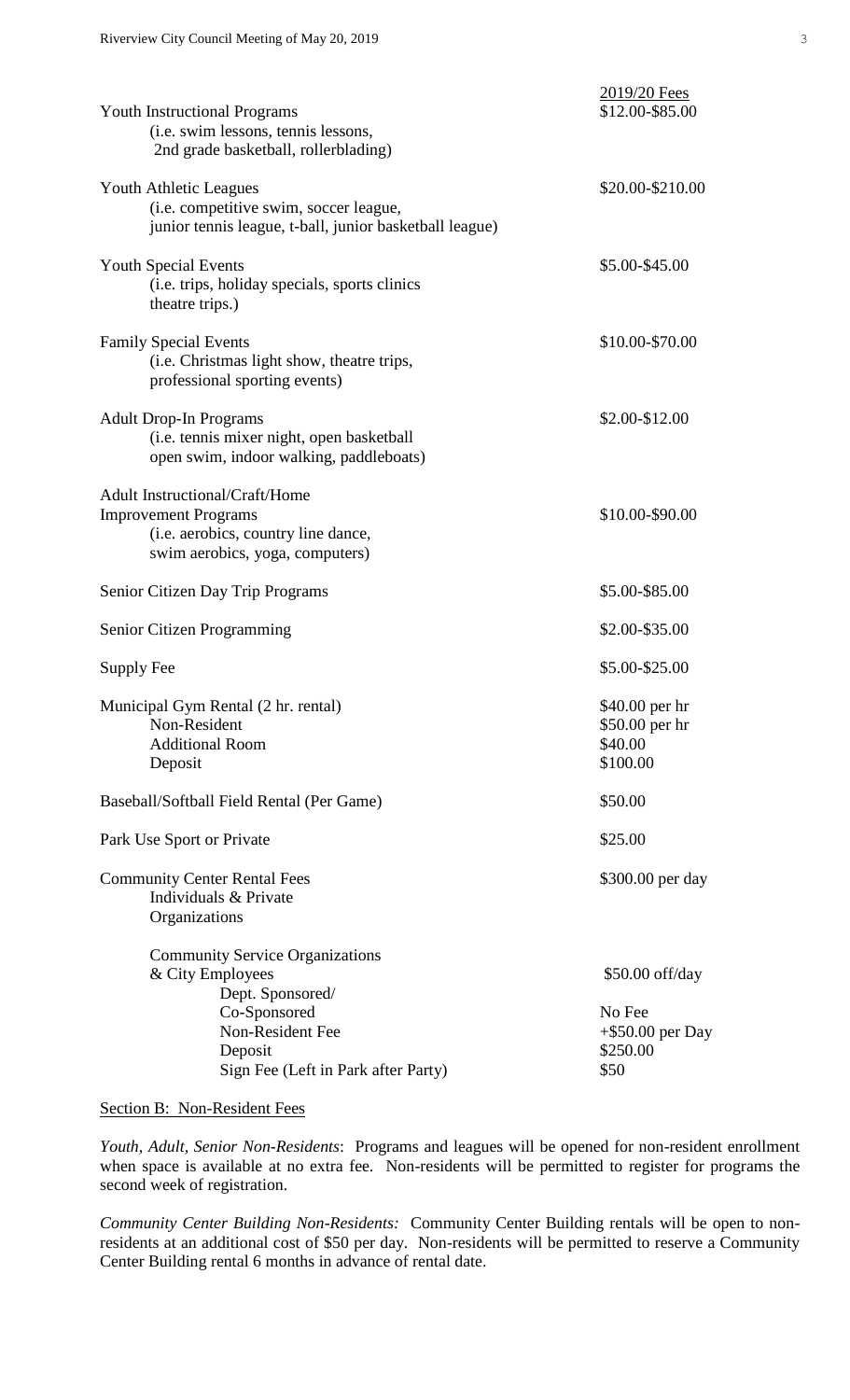## Section C: Cancellation and Administration Fee:

Cancellation of programs may be done at any time before the second class session. Cancellations are subject to an administration/cancellation fee up to 25% of the cost of the program plus cost of supplies, equipment, materials, jerseys purchased for the program.

# Section D: Contracted Services

The Recreation Department contracts out special programs and events (i.e. Karate, Yoga, Aerobics, Line Dancing). The Department will require 15%-25% of the program cost as fees for any contracted recreation program or special event. The fees will be determined based on City services being extended, and determined by the Recreation Director.

## Section E: Private Riverview-Based Recreation Associations

The Associations shall set their own registration fees. The Recreation Department will collect late registration fees for private recreation associations, when requested, as a service to participants.

#### Section F: Rate Reviews

The Riverview Recreation Commission shall review annually all program and league fees proposed by the Recreation Director. Said fees will then be forwarded to the City Council for formal adoption, annually. The Recreation Director, with the approval of the City Manager, shall have the authority to set fees within the range and to prorate fees for late program entry.

Community Center Fees shall take effect June 1, 2019.

AYES: Mayor Swift, Councilmembers Blanchette, Coffey, Towle, Elmer Trombley, James Trombley, Workman NAYS: None. EXCUSED: None.

Approved this 20th day of May, 2019.

ATTEST:

Andrew M. Swift, Mayor

\_\_\_\_\_\_\_\_\_\_\_\_\_\_\_\_\_\_\_\_\_\_\_\_\_\_\_\_\_\_\_\_\_\_\_

I, Cynthia M. Hutchison, duly authorized City Clerk of the City of Riverview, do hereby certify the foregoing to be an approved copy of a resolution of the Riverview City Council at their regular meeting held on May 20, 2019.

 $(S E A L)$ 

Cynthia M. Hutchison, City Clerk

\_\_\_\_\_\_\_\_\_\_\_\_\_\_\_\_\_\_\_\_\_\_\_\_\_\_\_\_\_\_\_\_\_\_

#### **ADMINISTRATION:**

Motion by Councilmember Elmer Trombley, seconded by Councilmember James Trombley, that the Bid Award for Heavy Equipment and Fire Truck **Financing** and Authorization for Execution of Agreements for **John Deere Bulldozer, Schwarze Street Sweep** and **Sutphen Fire Truck** Financing with **JP Morgan Chase** in the amount of **\$1,560,978.64**, be approved. Carried unanimously.

Motion by Councilmember Blanchette, seconded by Councilmember James Trombley, that it be resolved to **Authorize Execution** of an Intergovernmental **Agreement** with the Charter County of **Wayne** for a **Parks Millage Grant** in the amount of **\$50,000.00** for **Young Patriots Park Basketball Court Renovations**.

AYES: Mayor Swift, Councilmembers Blanchette, Coffey, Towle, Elmer Trombley, James Trombley, Workman NAYS: None. EXCUSED: None.

ADOPTED this 20<sup>th</sup> day of May, 2019.